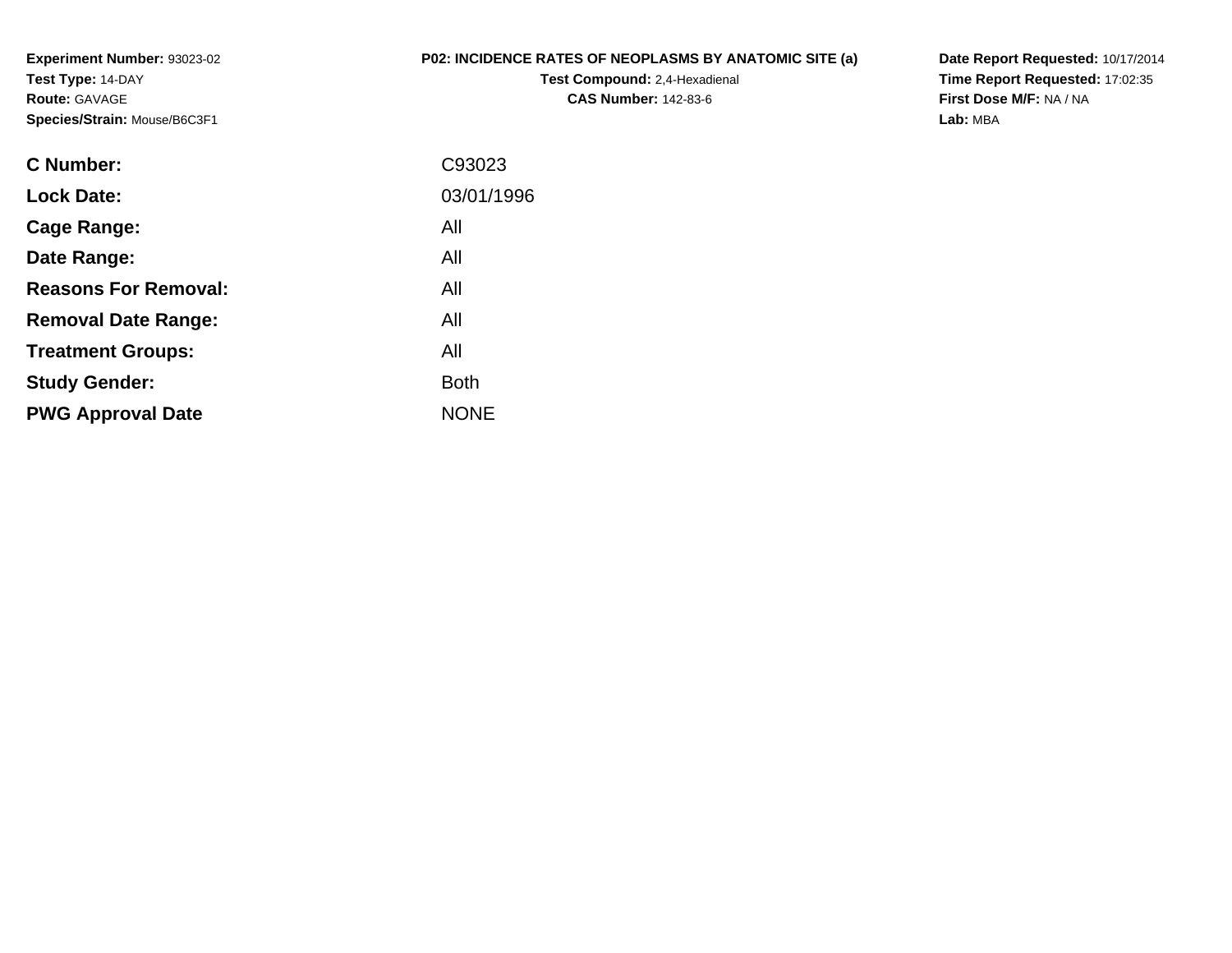| Experiment Number: 93023-02             |                     | P02: INCIDENCE RATES OF NEOPLASMS BY ANATOMIC SITE (a) | Date Report Requested: 10/17/2014   |                                 |                      |              |  |
|-----------------------------------------|---------------------|--------------------------------------------------------|-------------------------------------|---------------------------------|----------------------|--------------|--|
| Test Type: 14-DAY                       |                     | Test Compound: 2,4-Hexadienal                          |                                     | Time Report Requested: 17:02:35 |                      |              |  |
| Route: GAVAGE                           |                     | <b>CAS Number: 142-83-6</b>                            | First Dose M/F: NA / NA<br>Lab: MBA |                                 |                      |              |  |
| Species/Strain: Mouse/B6C3F1            |                     |                                                        |                                     |                                 |                      |              |  |
| <b>B6C3F1 Mouse MALE</b>                | <b>MG/KG</b><br>0.0 | <b>MG/KG</b><br>3.0                                    | <b>MG/KG</b><br>9.0                 | <b>MG/KG</b><br>27.0            | <b>MG/KG</b><br>80.0 | 240.0 MG/KG  |  |
| <b>Disposition Summary</b>              |                     |                                                        |                                     |                                 |                      |              |  |
| <b>Animals Initially In Study</b>       | $\sqrt{5}$          | $5\phantom{.0}$                                        | 5                                   | $5\phantom{.0}$                 | $5\phantom{.0}$      | 5            |  |
| <b>Early Deaths</b>                     |                     |                                                        |                                     |                                 |                      |              |  |
| <b>Natural Death</b>                    |                     |                                                        |                                     |                                 |                      | $\mathbf{1}$ |  |
| <b>Survivors</b>                        |                     |                                                        |                                     |                                 |                      |              |  |
| <b>Terminal Sacrifice</b>               | 5                   | $5\phantom{.0}$                                        | ${\bf 5}$                           | $5\phantom{.0}$                 | $5\phantom{.0}$      | 4            |  |
| <b>Animals Examined Microscopically</b> | 5                   |                                                        |                                     | 5                               | 5                    | 5            |  |
| <b>ALIMENTARY SYSTEM</b>                |                     |                                                        |                                     |                                 |                      |              |  |
| Liver                                   | (5)                 | (0)                                                    | (0)                                 | (0)                             | (5)                  | (5)          |  |
| Stomach, Forestomach                    | (5)                 | (0)                                                    | (0)                                 | (5)                             | (5)                  | (5)          |  |
| CARDIOVASCULAR SYSTEM<br>None           |                     |                                                        |                                     |                                 |                      |              |  |
| <b>ENDOCRINE SYSTEM</b><br>None         |                     |                                                        |                                     |                                 |                      |              |  |
| <b>GENERAL BODY SYSTEM</b><br>None      |                     |                                                        |                                     |                                 |                      |              |  |
| <b>GENITAL SYSTEM</b><br>None           |                     |                                                        |                                     |                                 |                      |              |  |
| <b>HEMATOPOIETIC SYSTEM</b>             |                     |                                                        |                                     |                                 |                      |              |  |
| Spleen                                  | (0)                 | (0)                                                    | (0)                                 | (0)                             | (0)                  | (2)          |  |
| <b>INTEGUMENTARY SYSTEM</b><br>None     |                     |                                                        |                                     |                                 |                      |              |  |
| MUSCULOSKELETAL SYSTEM<br>None          |                     |                                                        |                                     |                                 |                      |              |  |

b - Primary tumors: all tumors except metastatic tumors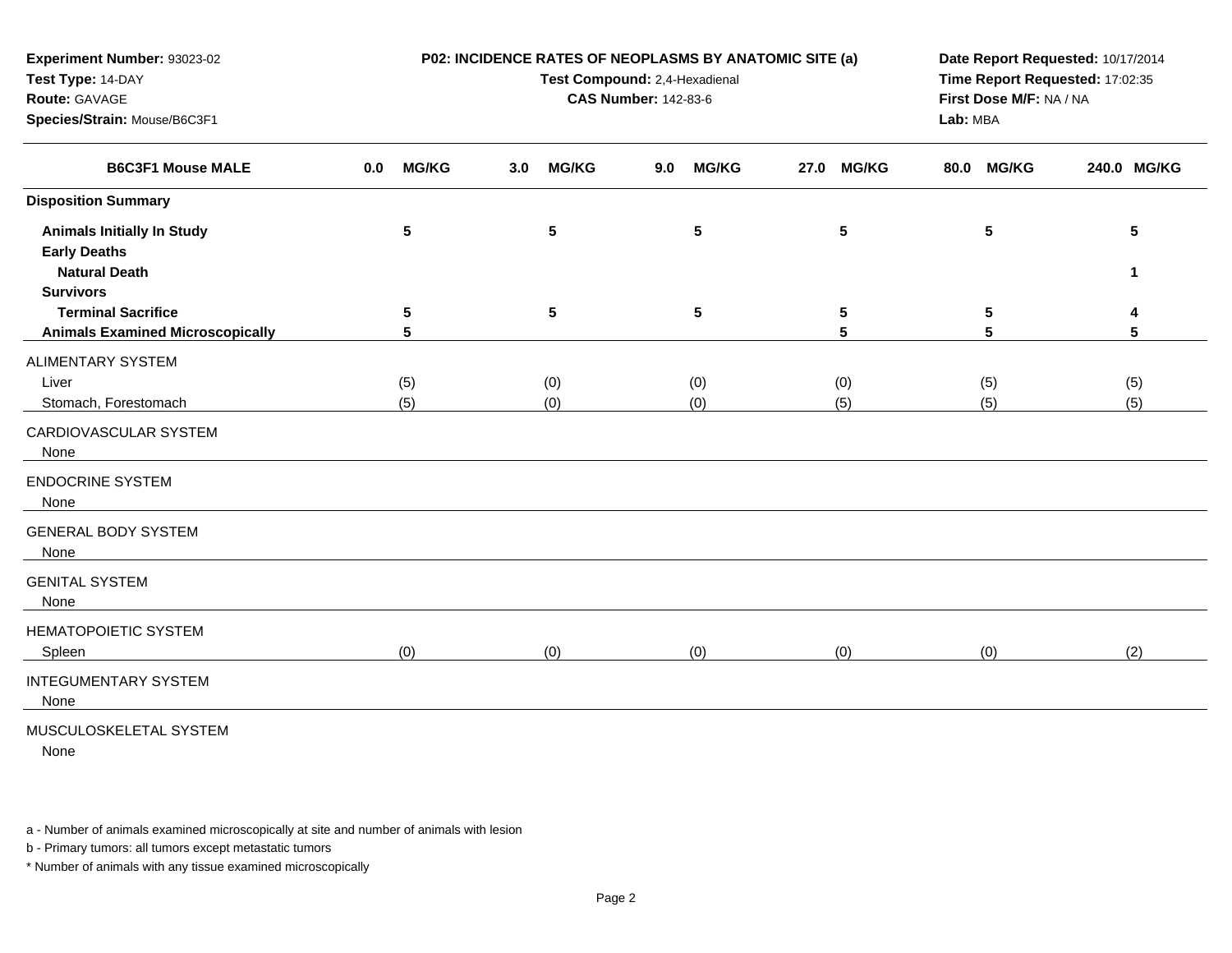| Experiment Number: 93023-02<br>Test Type: 14-DAY<br><b>Route: GAVAGE</b><br>Species/Strain: Mouse/B6C3F1 |                     | P02: INCIDENCE RATES OF NEOPLASMS BY ANATOMIC SITE (a)<br>Test Compound: 2,4-Hexadienal<br><b>CAS Number: 142-83-6</b> | Date Report Requested: 10/17/2014<br>Time Report Requested: 17:02:35<br>First Dose M/F: NA / NA<br>Lab: MBA |                      |                      |             |
|----------------------------------------------------------------------------------------------------------|---------------------|------------------------------------------------------------------------------------------------------------------------|-------------------------------------------------------------------------------------------------------------|----------------------|----------------------|-------------|
| <b>B6C3F1 Mouse MALE</b>                                                                                 | <b>MG/KG</b><br>0.0 | <b>MG/KG</b><br>3.0                                                                                                    | <b>MG/KG</b><br>9.0                                                                                         | <b>MG/KG</b><br>27.0 | <b>MG/KG</b><br>80.0 | 240.0 MG/KG |
| NERVOUS SYSTEM<br>None                                                                                   |                     |                                                                                                                        |                                                                                                             |                      |                      |             |
| <b>RESPIRATORY SYSTEM</b><br>None                                                                        |                     |                                                                                                                        |                                                                                                             |                      |                      |             |
| SPECIAL SENSES SYSTEM<br>None                                                                            |                     |                                                                                                                        |                                                                                                             |                      |                      |             |
| URINARY SYSTEM<br>Kidney                                                                                 | (5)                 | (0)                                                                                                                    | (0)                                                                                                         | (0)                  | (5)                  | (5)         |

b - Primary tumors: all tumors except metastatic tumors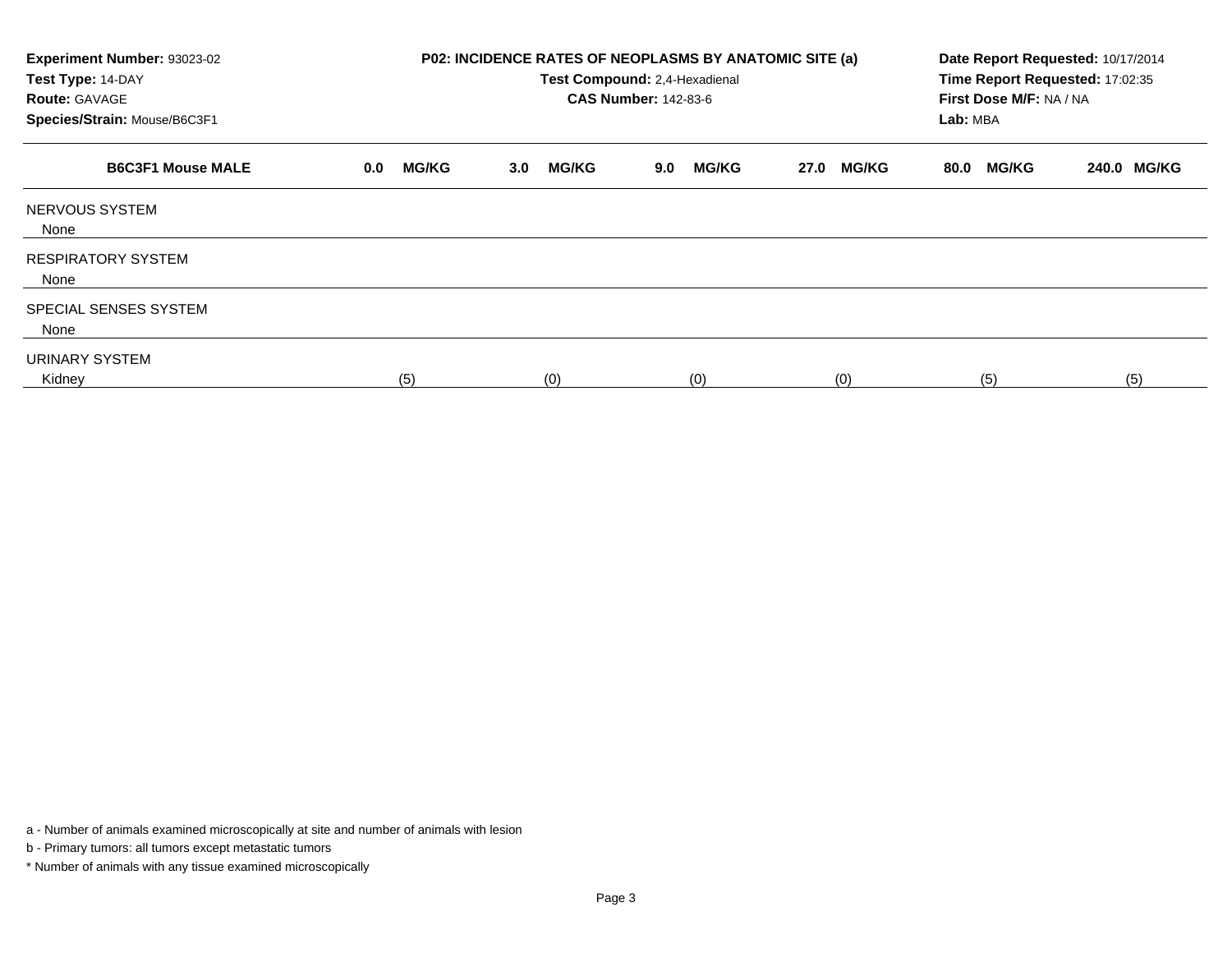| Experiment Number: 93023-02<br>Test Type: 14-DAY<br><b>Route: GAVAGE</b><br>Species/Strain: Mouse/B6C3F1 | <b>P02: INCIDENCE RATES OF NEOPLASMS BY ANATOMIC SITE (a)</b><br>Test Compound: 2,4-Hexadienal<br><b>CAS Number: 142-83-6</b> |              |     |              |     |              |      |              | Date Report Requested: 10/17/2014<br>Time Report Requested: 17:02:35<br>First Dose M/F: NA / NA<br>Lab: MBA |              |       |              |  |
|----------------------------------------------------------------------------------------------------------|-------------------------------------------------------------------------------------------------------------------------------|--------------|-----|--------------|-----|--------------|------|--------------|-------------------------------------------------------------------------------------------------------------|--------------|-------|--------------|--|
| <b>B6C3F1 Mouse MALE</b>                                                                                 | 0.0                                                                                                                           | <b>MG/KG</b> | 3.0 | <b>MG/KG</b> | 9.0 | <b>MG/KG</b> | 27.0 | <b>MG/KG</b> | 80.0                                                                                                        | <b>MG/KG</b> | 240.0 | <b>MG/KG</b> |  |
| <b>Tumor Summary for MALE</b>                                                                            |                                                                                                                               |              |     |              |     |              |      |              |                                                                                                             |              |       |              |  |
| Total Animals with Primary Neoplasms (b)<br><b>Total Primary Neoplasms</b>                               |                                                                                                                               |              |     |              |     |              |      |              |                                                                                                             |              |       |              |  |
| <b>Total Animals with Benign Neoplasms</b><br><b>Total Benign Neoplasms</b>                              |                                                                                                                               |              |     |              |     |              |      |              |                                                                                                             |              |       |              |  |
| <b>Total Animals with Malignant Neoplasms</b><br><b>Total Malignant Neoplasms</b>                        |                                                                                                                               |              |     |              |     |              |      |              |                                                                                                             |              |       |              |  |
| <b>Total Animals with Metastatic Neoplasms</b><br><b>Total Metastatic Neoplasms</b>                      |                                                                                                                               |              |     |              |     |              |      |              |                                                                                                             |              |       |              |  |
| <b>Total Animals with Malignant Neoplasms</b><br><b>Uncertain Primary Site</b>                           |                                                                                                                               |              |     |              |     |              |      |              |                                                                                                             |              |       |              |  |
| Total Animals with Neoplasms Uncertain -<br><b>Benign or Malignant</b>                                   |                                                                                                                               |              |     |              |     |              |      |              |                                                                                                             |              |       |              |  |
| <b>Total Uncertain Neoplasms</b>                                                                         |                                                                                                                               |              |     |              |     |              |      |              |                                                                                                             |              |       |              |  |

\*\*\*END OF MALE DATA\*\*\*

a - Number of animals examined microscopically at site and number of animals with lesion

b - Primary tumors: all tumors except metastatic tumors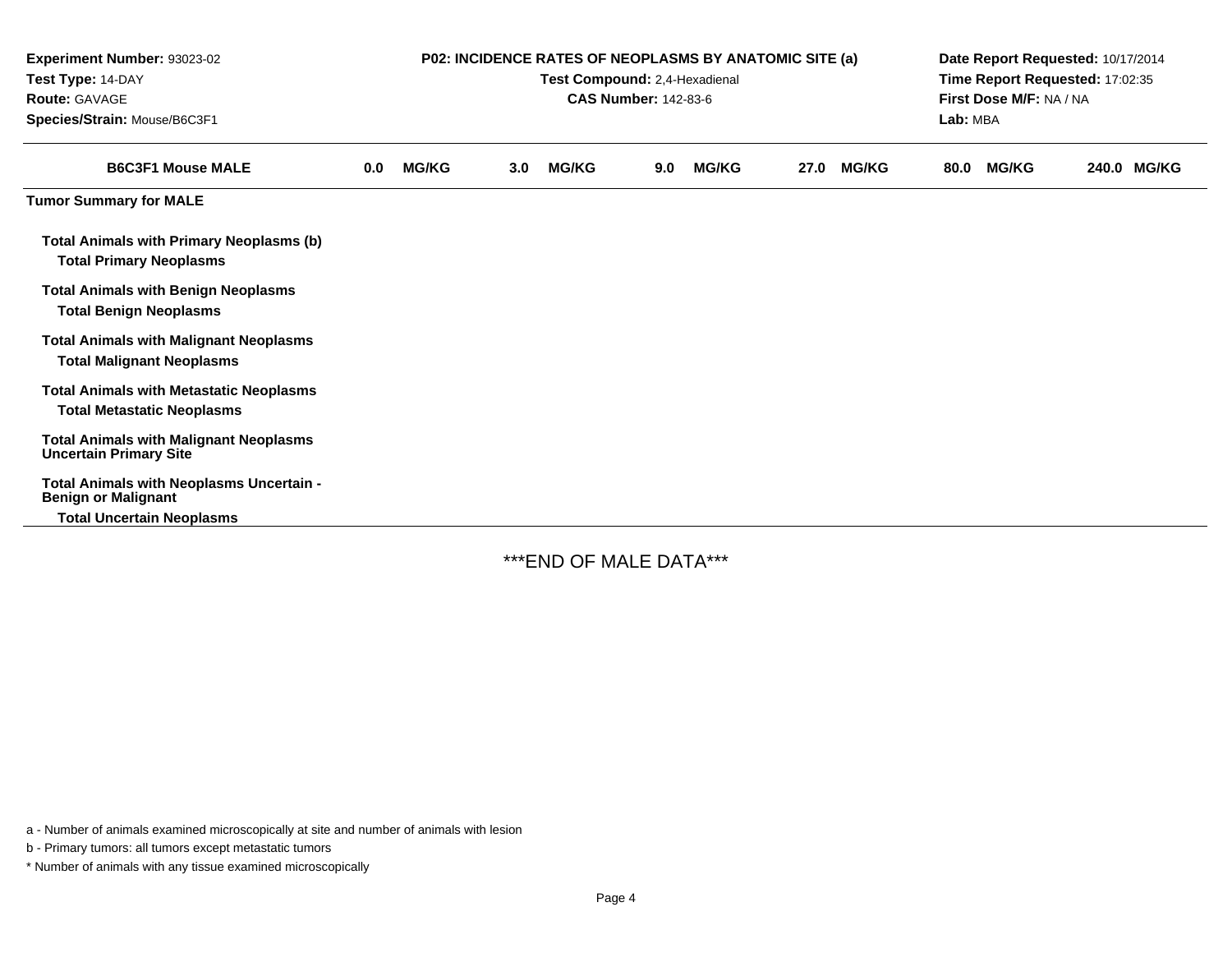| Experiment Number: 93023-02<br>Test Type: 14-DAY<br>Route: GAVAGE<br>Species/Strain: Mouse/B6C3F1 |                     | P02: INCIDENCE RATES OF NEOPLASMS BY ANATOMIC SITE (a)<br>Test Compound: 2,4-Hexadienal<br><b>CAS Number: 142-83-6</b> | Date Report Requested: 10/17/2014<br>Time Report Requested: 17:02:35<br>First Dose M/F: NA / NA<br>Lab: MBA |                      |                      |             |
|---------------------------------------------------------------------------------------------------|---------------------|------------------------------------------------------------------------------------------------------------------------|-------------------------------------------------------------------------------------------------------------|----------------------|----------------------|-------------|
|                                                                                                   |                     |                                                                                                                        |                                                                                                             |                      |                      |             |
| <b>B6C3F1 Mouse FEMALE</b>                                                                        | <b>MG/KG</b><br>0.0 | <b>MG/KG</b><br>3.0                                                                                                    | <b>MG/KG</b><br>9.0                                                                                         | <b>MG/KG</b><br>27.0 | <b>MG/KG</b><br>80.0 | 240.0 MG/KG |
| <b>Disposition Summary</b>                                                                        |                     |                                                                                                                        |                                                                                                             |                      |                      |             |
| <b>Animals Initially In Study</b><br><b>Early Deaths</b><br><b>Dosing Accident</b>                | 5                   | $5\phantom{a}$<br>1                                                                                                    | 5                                                                                                           | $5\phantom{.0}$      | 5                    | 5           |
| <b>Natural Death</b>                                                                              |                     |                                                                                                                        |                                                                                                             |                      |                      | 1           |
| <b>Survivors</b>                                                                                  |                     |                                                                                                                        |                                                                                                             |                      |                      |             |
| <b>Terminal Sacrifice</b>                                                                         | 5                   | 4                                                                                                                      | $5\phantom{.0}$                                                                                             | 5                    | 5                    |             |
| <b>Animals Examined Microscopically</b>                                                           | 5                   | 1                                                                                                                      |                                                                                                             | 5                    | 5                    | 5           |
| <b>ALIMENTARY SYSTEM</b>                                                                          |                     |                                                                                                                        |                                                                                                             |                      |                      |             |
| Esophagus                                                                                         | (0)                 | (1)                                                                                                                    | (0)                                                                                                         | (0)                  | (0)                  | (0)         |
| Intestine Small, Ileum                                                                            | (0)                 | (0)                                                                                                                    | (0)                                                                                                         | (0)                  | (1)                  | (0)         |
| Liver                                                                                             | (5)                 | (1)                                                                                                                    | (0)                                                                                                         | (0)                  | (5)                  | (5)         |
| Stomach, Forestomach                                                                              | (5)                 | (1)                                                                                                                    | (0)                                                                                                         | (4)                  | (5)                  | (5)         |
| CARDIOVASCULAR SYSTEM<br>None                                                                     |                     |                                                                                                                        |                                                                                                             |                      |                      |             |
| <b>ENDOCRINE SYSTEM</b><br>None                                                                   |                     |                                                                                                                        |                                                                                                             |                      |                      |             |
| <b>GENERAL BODY SYSTEM</b><br>None                                                                |                     |                                                                                                                        |                                                                                                             |                      |                      |             |
| <b>GENITAL SYSTEM</b>                                                                             |                     |                                                                                                                        |                                                                                                             |                      |                      |             |
| <b>Uterus</b>                                                                                     | (0)                 | (0)                                                                                                                    | (0)                                                                                                         | (0)                  | (1)                  | (1)         |
| <b>HEMATOPOIETIC SYSTEM</b>                                                                       |                     |                                                                                                                        |                                                                                                             |                      |                      |             |
| Lymph Node                                                                                        | (0)                 | (0)                                                                                                                    | (0)                                                                                                         | (0)                  | (0)                  | (1)         |
| Spleen                                                                                            | (0)                 | (0)                                                                                                                    | (0)                                                                                                         | (0)                  | (0)                  | (4)         |
| <b>INTEGUMENTARY SYSTEM</b>                                                                       |                     |                                                                                                                        |                                                                                                             |                      |                      |             |

b - Primary tumors: all tumors except metastatic tumors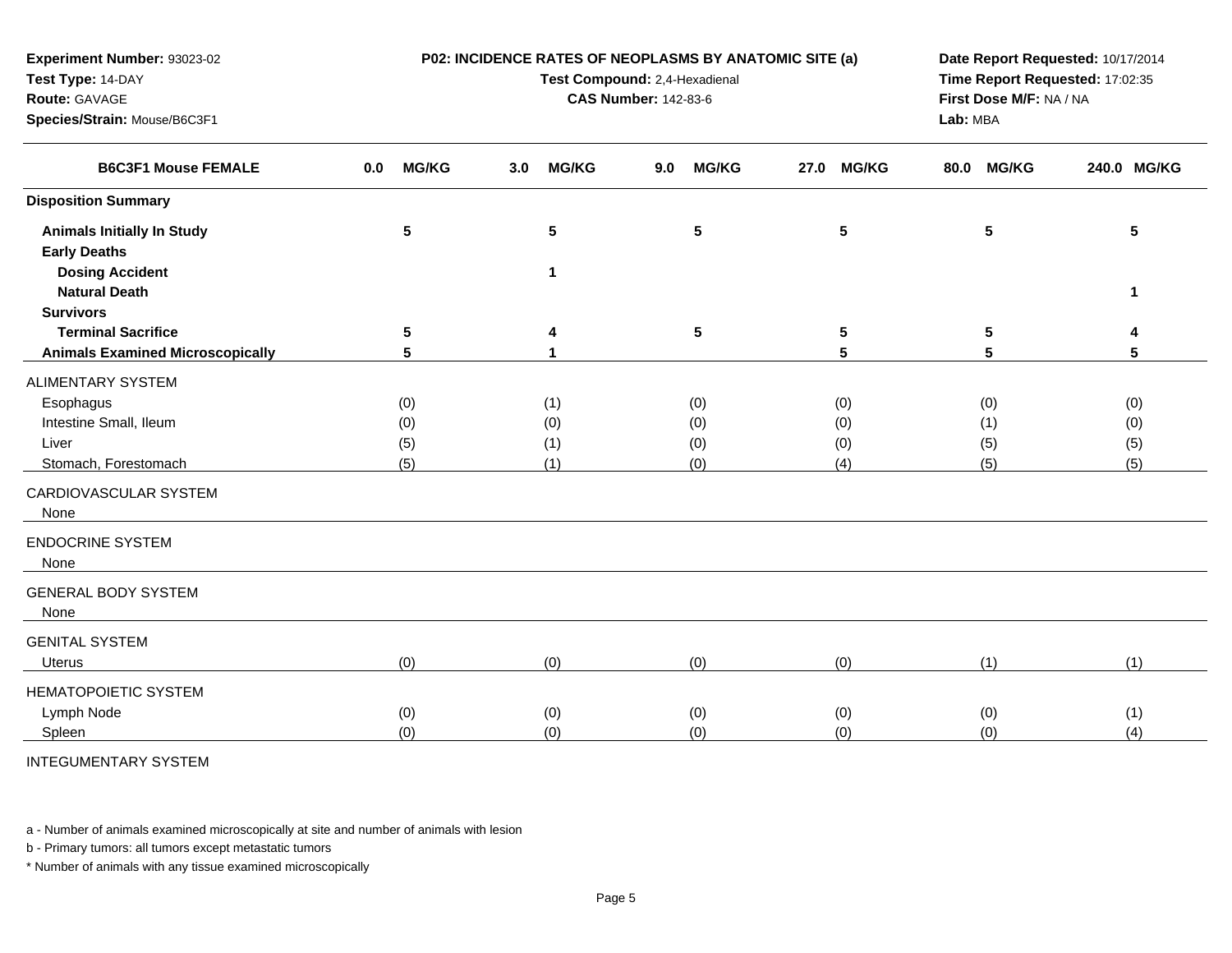| Experiment Number: 93023-02<br>Test Type: 14-DAY<br><b>Route: GAVAGE</b><br>Species/Strain: Mouse/B6C3F1 |                     | P02: INCIDENCE RATES OF NEOPLASMS BY ANATOMIC SITE (a)<br>Test Compound: 2,4-Hexadienal<br><b>CAS Number: 142-83-6</b> | Date Report Requested: 10/17/2014<br>Time Report Requested: 17:02:35<br>First Dose M/F: NA / NA<br>Lab: MBA |                      |                      |             |
|----------------------------------------------------------------------------------------------------------|---------------------|------------------------------------------------------------------------------------------------------------------------|-------------------------------------------------------------------------------------------------------------|----------------------|----------------------|-------------|
| <b>B6C3F1 Mouse FEMALE</b>                                                                               | <b>MG/KG</b><br>0.0 | <b>MG/KG</b><br>3.0                                                                                                    | <b>MG/KG</b><br>9.0                                                                                         | <b>MG/KG</b><br>27.0 | <b>MG/KG</b><br>80.0 | 240.0 MG/KG |
| None                                                                                                     |                     |                                                                                                                        |                                                                                                             |                      |                      |             |
| MUSCULOSKELETAL SYSTEM<br>None                                                                           |                     |                                                                                                                        |                                                                                                             |                      |                      |             |
| NERVOUS SYSTEM<br>None                                                                                   |                     |                                                                                                                        |                                                                                                             |                      |                      |             |
| <b>RESPIRATORY SYSTEM</b><br>None                                                                        |                     |                                                                                                                        |                                                                                                             |                      |                      |             |
| SPECIAL SENSES SYSTEM<br>None                                                                            |                     |                                                                                                                        |                                                                                                             |                      |                      |             |
| URINARY SYSTEM<br>Kidney                                                                                 | (5)                 | (1)                                                                                                                    | (0)                                                                                                         | (0)                  | (5)                  | (5)         |

b - Primary tumors: all tumors except metastatic tumors